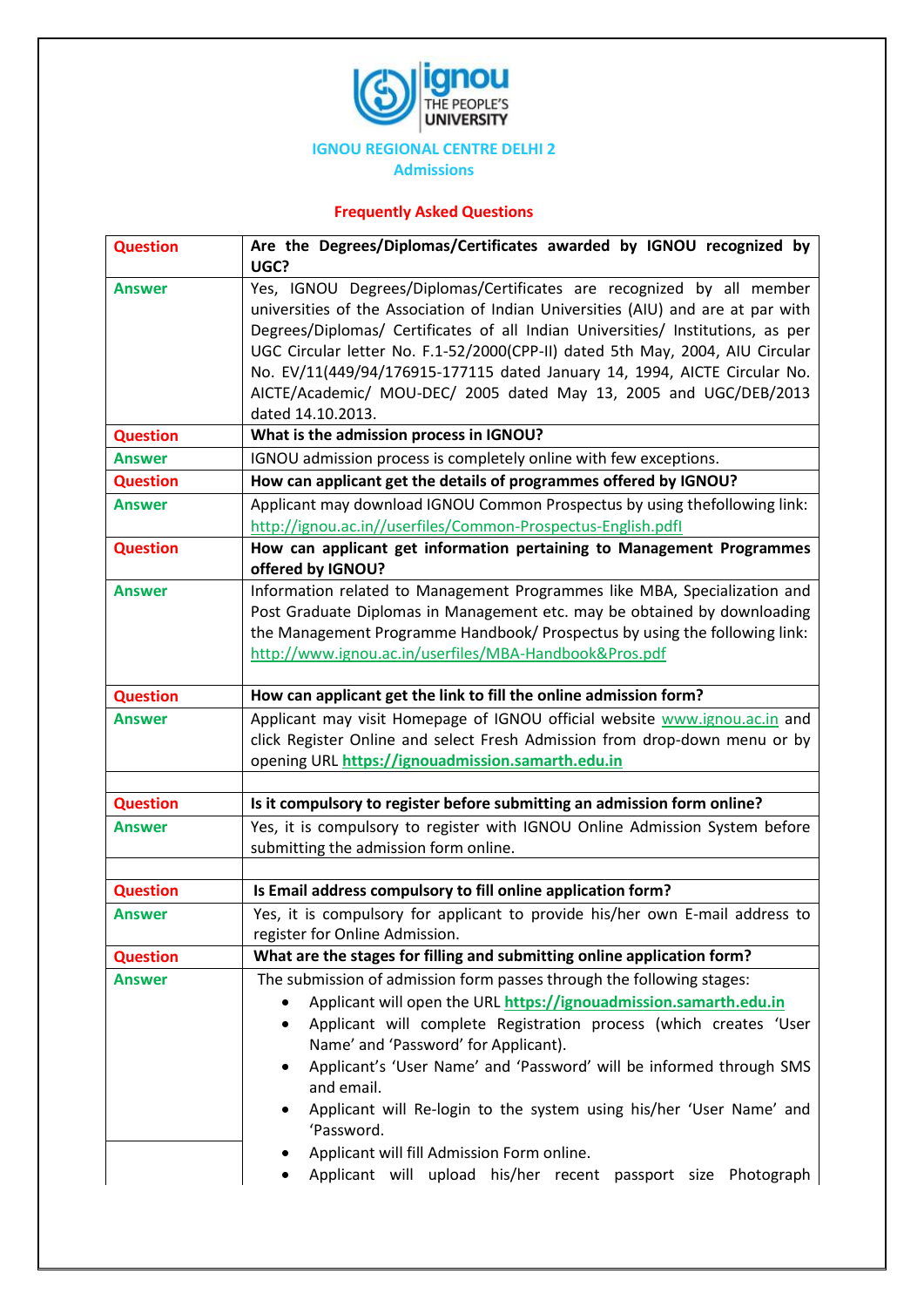|                 | (maximum size 100KB in JPG format only).<br>Applicant will upload his/her specimen signature (maximum size 100KB                                                                                                                                                                                                                                                                                                    |
|-----------------|---------------------------------------------------------------------------------------------------------------------------------------------------------------------------------------------------------------------------------------------------------------------------------------------------------------------------------------------------------------------------------------------------------------------|
|                 | in JPG format only).                                                                                                                                                                                                                                                                                                                                                                                                |
|                 | Applicant will upload his/her scanned copies of the relevant documents<br>(maximum size 200KB each document in JPG/PDF format).<br>Applicant will read the instructions and declaration carefully before<br>clicking the 'Declaration' box.                                                                                                                                                                         |
|                 | Applicant will Preview his/her data and confirm the details.<br>Applicant will make payment of Fee through the Credit/Debit Card/Net<br>Banking.                                                                                                                                                                                                                                                                    |
|                 | Payment confirmation message will be sent to applicant through SMS<br>and email.                                                                                                                                                                                                                                                                                                                                    |
|                 | Applicant will press the Next button to see the Form Preview.<br>After the final submission of online application form, applicant may<br>$\bullet$<br>download the filled-in application form and keep its printout for his/her<br>record.                                                                                                                                                                          |
| <b>Question</b> | If the power/internet connection fails during the application process, what                                                                                                                                                                                                                                                                                                                                         |
|                 | should be done?                                                                                                                                                                                                                                                                                                                                                                                                     |
| <b>Answer</b>   | Since the data is saved at the end of every stage with the 'Save' button, data is<br>automatically saved till the previous stage. If at any stage the system is<br>interrupted due to power failure or loss of connectivity, then the current stage<br>data will not be saved. Applicant may log in again using his/her ID and password<br>and complete the form submission process from the stage where the system |
|                 | got interrupted.                                                                                                                                                                                                                                                                                                                                                                                                    |
| <b>Question</b> | How to pay the programme fee?                                                                                                                                                                                                                                                                                                                                                                                       |
| <b>Answer</b>   | Programme fee for online Admission may be paid through Credit/Debit Card/<br>Net Banking.                                                                                                                                                                                                                                                                                                                           |
| <b>Question</b> | What kinds of Credit/Debit cards are accepted for payment of programme                                                                                                                                                                                                                                                                                                                                              |
|                 | fee? Is there Internet banking facility also available?                                                                                                                                                                                                                                                                                                                                                             |
| Answer          | The Visa and Master Cards are accepted for making the payment of programme                                                                                                                                                                                                                                                                                                                                          |
|                 | fee. Yes, the payment of fee may also be made through Net Banking.<br>Payment has been deducted from applicant's Credit Card/Debit Card account                                                                                                                                                                                                                                                                     |
| <b>Question</b> | but s/he has not received any confirmation. What should s/he do?                                                                                                                                                                                                                                                                                                                                                    |
| <b>Answer</b>   | If the payment has been deducted but applicant did not get acknowledgement                                                                                                                                                                                                                                                                                                                                          |
|                 | for the same, s/he may write an email to the Centralised Student Registration                                                                                                                                                                                                                                                                                                                                       |
|                 | Cell at csrc@ignou.ac.in mentioning all the transaction details including his/her                                                                                                                                                                                                                                                                                                                                   |
|                 | Control Number, Name, programme opted, mobile number, amount paid, etc.                                                                                                                                                                                                                                                                                                                                             |
|                 | S/he may also make a call on 011-29571301 or 011-29571528; or s/he may also                                                                                                                                                                                                                                                                                                                                         |
|                 | submit<br>his/her<br>grievance<br><b>RC</b><br>Delhi <sub>2</sub><br>admission<br>section<br>at<br>at                                                                                                                                                                                                                                                                                                               |
|                 | rcd2admission@ignou.ac.in                                                                                                                                                                                                                                                                                                                                                                                           |
| <b>Question</b> | Will the applicant receive any confirmation of payment of fee after paying the<br>programme fee?                                                                                                                                                                                                                                                                                                                    |
| <b>Answer</b>   | Applicant will get the confirmation of payment through SMS as well as email.                                                                                                                                                                                                                                                                                                                                        |
| <b>Question</b> | To whom applicant should contact after successful submission of online form?                                                                                                                                                                                                                                                                                                                                        |
| <b>Answer</b>   | Once the online application form is successfully submitted, the form will be                                                                                                                                                                                                                                                                                                                                        |
|                 | scrutinised by IGNOU staff and if it fulfils the eligibility criteria, applicant will<br>receive a confirmation to that effect on his/her registered email address. If a                                                                                                                                                                                                                                            |
|                 | deficiency is found in the application, s/he will receive a communication from                                                                                                                                                                                                                                                                                                                                      |
|                 | IGNOU informing the same. After successful processing of online form, the                                                                                                                                                                                                                                                                                                                                           |
|                 | University will provide the further information with regard to confirmation of                                                                                                                                                                                                                                                                                                                                      |
|                 | admission, allotment of study centre and other details for induction meeting<br>etc. in due course of time.                                                                                                                                                                                                                                                                                                         |
| <b>Question</b> | What is the time frame for getting confirmation of admission?                                                                                                                                                                                                                                                                                                                                                       |
|                 |                                                                                                                                                                                                                                                                                                                                                                                                                     |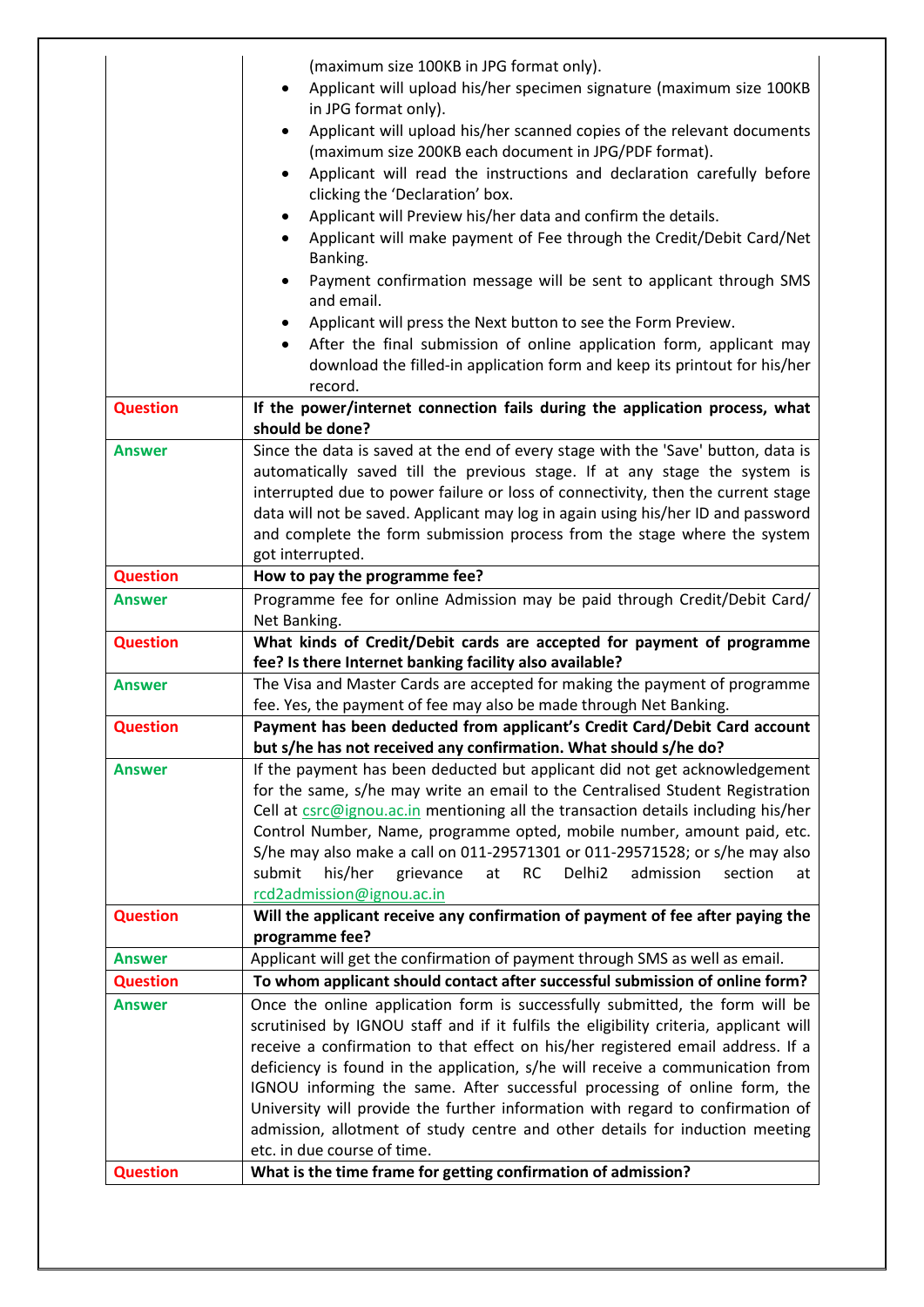| <b>Answer</b>   | The Admission forms submitted through the Online Admission System are<br>scrutinised and confirmed for admission subject to the fulfilment of eligibility<br>criteria. The forms are processed region wise on a first come first serve basis.<br>Therefore, the time required for processing of forms for different Regional<br>Centres may vary depending on the number of applicants from the respective<br>regions.                                                                                                                                                                                                                                                     |
|-----------------|----------------------------------------------------------------------------------------------------------------------------------------------------------------------------------------------------------------------------------------------------------------------------------------------------------------------------------------------------------------------------------------------------------------------------------------------------------------------------------------------------------------------------------------------------------------------------------------------------------------------------------------------------------------------------|
| <b>Question</b> | What should applicant do if s/he forgets his/her user ID and password in online<br>admission portal?                                                                                                                                                                                                                                                                                                                                                                                                                                                                                                                                                                       |
| <b>Answer</b>   | Applicant may refer to homepage of the online portal and click forget password<br>and follow the instructions to recover his/her password. S/he may contact<br>csrc@ignou.ac.in for logging-in issues.                                                                                                                                                                                                                                                                                                                                                                                                                                                                     |
| <b>Question</b> | Is there any provision for fee exemption for SC/ST candidates?                                                                                                                                                                                                                                                                                                                                                                                                                                                                                                                                                                                                             |
| Answer          | To know the programmes available for fee exemption for SC/ST, applicant may<br>visit the link http://rcdelhi2.ignou.ac.in/news/detail/1/fee exemption to SCST<br>students-187. Applicant may also apply for scholarship through NSP and E District<br>Portal by visiting the following links:<br>https://scholarships.gov.in/ and https://edistrict.delhigovt.nic.in/                                                                                                                                                                                                                                                                                                      |
| <b>Question</b> | What if applicant has selected the wrong programme and wants to change to                                                                                                                                                                                                                                                                                                                                                                                                                                                                                                                                                                                                  |
|                 | new Programme?                                                                                                                                                                                                                                                                                                                                                                                                                                                                                                                                                                                                                                                             |
| <b>Answer</b>   | Change of Programme is NOT permitted in CBCS-Based BAG, BCOMG and BSCG<br>Programmes. If applicant wants to take admission in some other programme,<br>s/he have to apply for cancellation of his/her admission through his/her<br>registered login or sent a handwritten application to the Regional Centre or by<br>writing an email to rcd2admission@ignou.ac.in. After that s/he may apply for<br>new Programme. Fee will be refunded as per the norms of IGNOU by CSRC,<br><b>IGNOU Hgs.</b>                                                                                                                                                                          |
| <b>Question</b> | What should applicant do to cancel his/her admission?                                                                                                                                                                                                                                                                                                                                                                                                                                                                                                                                                                                                                      |
| Answer          | For cancellation of admission, applicant may submit a handwritten application at<br>the concerned Regional Centre alongwith his/her original ID Card issued by<br>IGNOU or re-send a scanned copy of a signed handwritten application along with<br>IGNOU ID Card through email.                                                                                                                                                                                                                                                                                                                                                                                           |
| <b>Question</b> | If applicant/student wants to cancel his/her admission after confirmation of<br>the admission, will s/he get the fee refunded?                                                                                                                                                                                                                                                                                                                                                                                                                                                                                                                                             |
| <b>Answer</b>   | Yes, University has a limited provision for cancellation of programme and refund<br>of fee as prescribed in the Refund Policy of the University. Applicant/student<br>may refer to the guidelines pertaining to 'Refund of Fee' under the 'University<br>Rules' section of the IGNOU Common Prospectus. In cases where University<br>denies admission, the programme fee will be refunded after deduction of<br>processing fee, if any. The refund amount will be transferred electronically to the<br>credit/debit/net banking account from where payment was made.                                                                                                       |
| <b>Question</b> | Whom should applicant contact for refund of fee related issues pertaining to<br>cancellation of admission?                                                                                                                                                                                                                                                                                                                                                                                                                                                                                                                                                                 |
| <b>Answer</b>   | Applicant may write an email to csrc@ignou.ac.in for refund of fee related<br>issues.                                                                                                                                                                                                                                                                                                                                                                                                                                                                                                                                                                                      |
| <b>Question</b> | <b>What is Credit System?</b>                                                                                                                                                                                                                                                                                                                                                                                                                                                                                                                                                                                                                                              |
| <b>Answer</b>   | The University follows the 'Credit System' for all the programmes. Each credit in<br>our system is equivalent to 30 hours of study comprising all learning activities<br>(i.e. reading and comprehending the print material, listening to audio, watching<br>video, attending counselling sessions, teleconference and writing assignment<br>responses). Thus, a 4-credit course involves about 120 hours of study. This helps<br>the learner to know the academic effort he/she has to put in, to successfully<br>complete a course. Completion of an academic programme (Degree/ Diploma/<br>Certificate) requires successful completion of the assignments, practicals, |